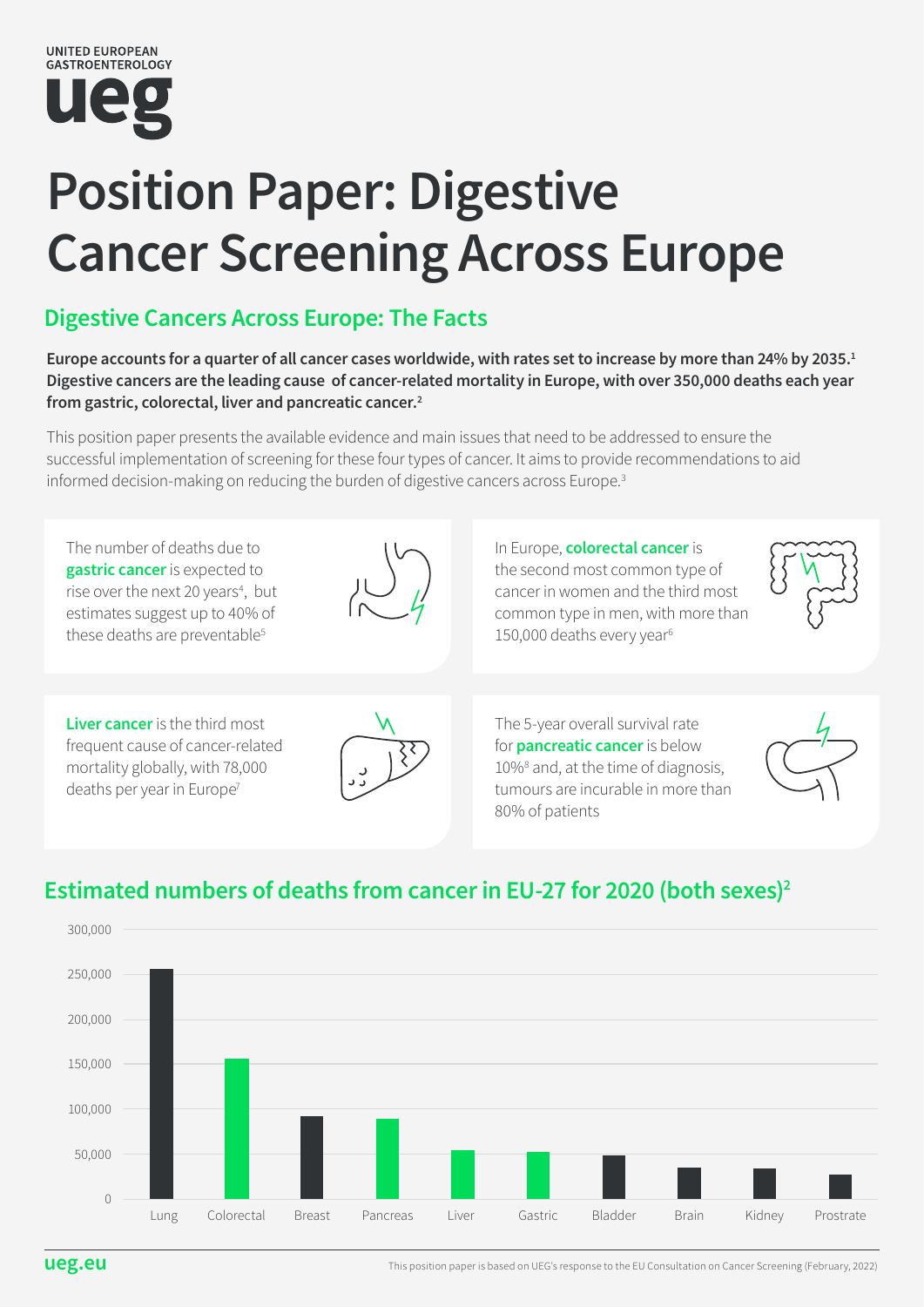### Digestive Cancer Screening Across Europe: Challenges and Opportunities

#### Gastric cancer

Approximately 90% of all cases of gastric cancer are related to *Helicobacter pylori*  (H. pylori) infection.<sup>4</sup> Based on recent research, a 40% reduction in mortality is achieved by eradicating *H. pylori* among healthy individuals.4



The 2020 Taipei global consensus concluded that there is sufficient evidence to support the testing of all high-risk individuals for *H. pylori* infection and subsequent treatment, and that mass screening and eradication of *H. pylori* should be considered in populations at high risk for gastric cancer.<sup>9</sup> This has been reinforced in European guidelines.<sup>10</sup>

### Colorectal cancer (CRC)

Population screening for CRC enables early detection of the disease, which significantly improves chances of survival. In addition, organised screening programmes provide many benefits, including equality of access and information, quality assurance, and reminders to members of the public to participate in and increase screening uptake.<sup>11</sup>

However, the variety of screening tests, their related costs and the burden they impose on participants make overall assessment difficult in Europe. Other challenges include the suboptimal uptake of screening and a lack of effective information on the benefits of CRC screening for eligible target groups.<sup>12,13</sup>

There is an opportunity to use individual risk-based assessments to highlight those at the highest risk for developing CRC and who should, therefore, be targeted by screening. Risk calculators should utilise environmental, hereditary, genetic and lifestyle factors for this.<sup>14,15</sup>



The recent concept of learning screening programmes also provides an opportunity to further improve the benefits and reduce the burden of CRC screening programmes across Europe,<sup>15</sup> which has been undertaken in countries such as Poland, Finland, Norway and the Netherlands.

#### Liver cancer

Detecting liver cancer at an early stage can significantly reduce the risk of mortality, but more than 60% of patients in Europe are diagnosed at an intermediate or advanced stage.<sup>16,17</sup> In Japan, however, more than 60% of patients

are diagnosed at an early stage, with 5-year survival improving from 5.1% in 1978–1982 to 42.7% in 2003–2005.18 These improvements are attributed to the establishment of liver cancer screening.



Liver cancer develops in people with chronic liver disease, often in those who are at an advanced stage of disease with liver cirrhosis.19 Chronic liver disease is almost universally caused by viral hepatitis, non-alcoholic fatty liver disease or harmful alcohol consumption, and patients with one or more of these risk factors are at high risk and should be considered for liver cancer screening.20

#### Pancreatic cancer

The high mortality rate associated with pancreatic cancer is mainly attributable to its insidious onset and the lack of optimal tools for early detection, as well as its aggressive tumour biology and poor responsiveness to treatment.<sup>8</sup>

Despite the growing disease burden, screening the general population for pancreatic cancer is not currently feasible. However, screening those at high risk should be targeted. At present, evidence for precise definitions of high-risk populations is poor, and there are questions as to which screening tools are the most appropriate to employ. Several population groups have been identified as high risk and, therefore, as those who may benefit from surveillance. This includes individuals with a family history of the disease, patients with preneoplastic pancreatic cystic lesions, patients with recent-onset diabetes and patients with chronic pancreatitis.

In contrast to other types of cancer, most cases of pancreatic cancer arise from very small precursor lesions, which current imaging technologies are unable to detect.

Therefore, biomarkers predictive for the presence of premalignant lesions or invasive malignancies at an early stage are important in screening high-risk populations, ideally obtained through non-invasive procedures.

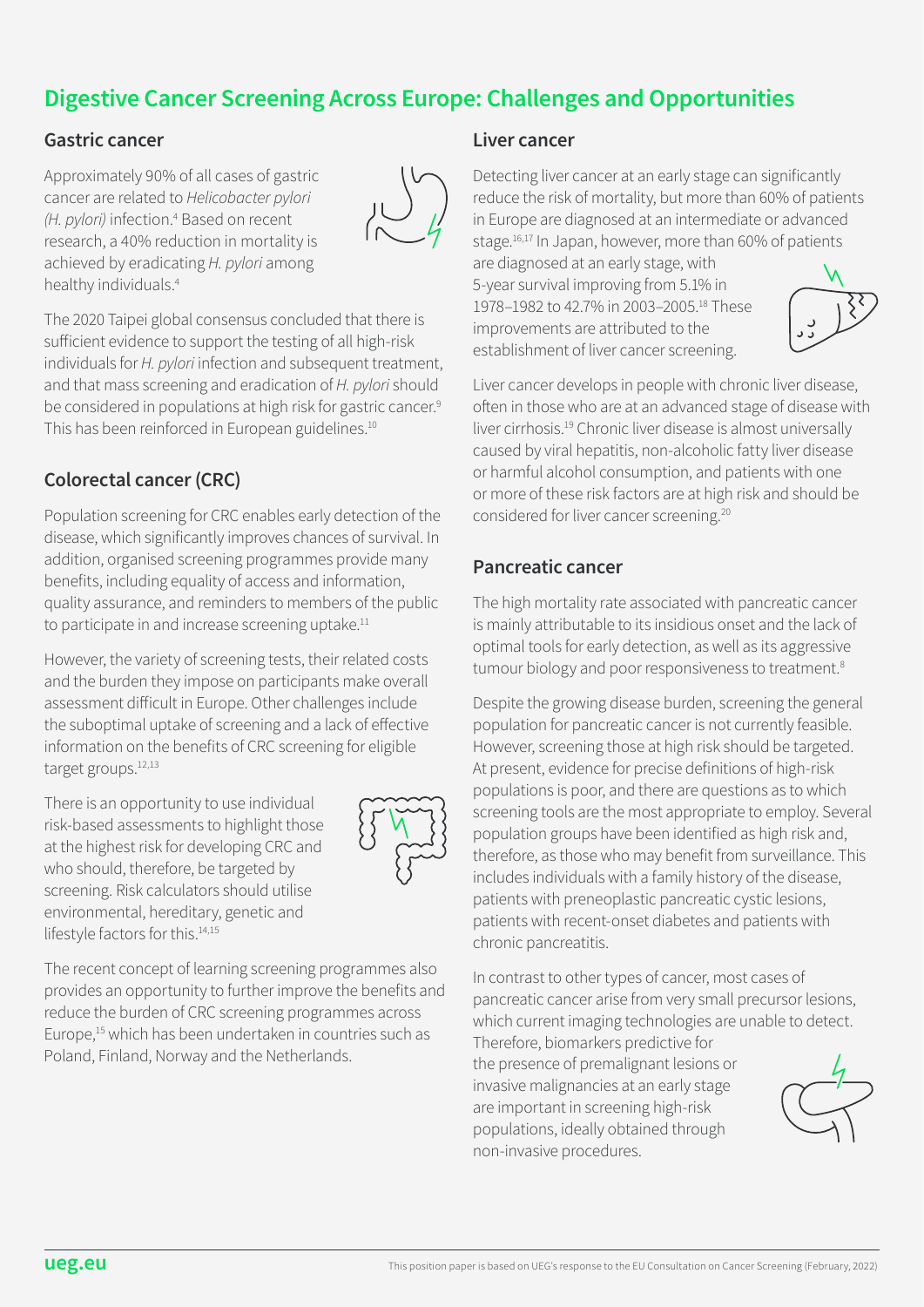## UEG Recommendations and Calls to Policymakers

### Gastric cancer

- Population-based screening for *H. pylori* in countries with a high incidence of gastric cancer (Eastern European countries, Portugal, Slovenia) and in individuals in all other countries who are considered at a high risk for gastric cancer
- A well-designed *H. pylori* screening and treatment implementation strategy on a regional and/or national basis, with thorough monitoring and outcome data collection
- Research into non-invasive markers to help identify individuals at increased risk and who may benefit from systematic screening
- The possibility and modalities of gastric cancer screening combined with CRC screening should be considered

### Colorectal cancer

- Expanding organised, population-based CRC screening programmes across Europe, with modern quality assurance and equal access to screening information
- Embedded research to quantify the benefits and harms between different CRC screening tests and applications
- Risk-based screening algorithms based on age, sex, genetic risk and lifestyle factors should be encouraged to enable personalised CRC screening in the future

### Liver cancer

- Implementation of targeted liver cancer screening in high-risk populations
- Enhanced liver cirrhosis screening to help aid early detection of liver cancer
- Inclusion of patients with chronic liver disease in high-risk groups for liver cancer screening

### Pancreatic cancer

- Establishment of pan-European networks that utilise large-scale trials and state-of-the-art methodologies to help establish high-risk populations and first-degree relatives
- Identification of screening marker panels for each high-risk population, with sufficient accuracy and cost-effectiveness to detect microscopic precancerous lesions
- Development of novel or refined imaging methods to detect precancerous lesions and invasive tumours at a very early stage in high-risk populations